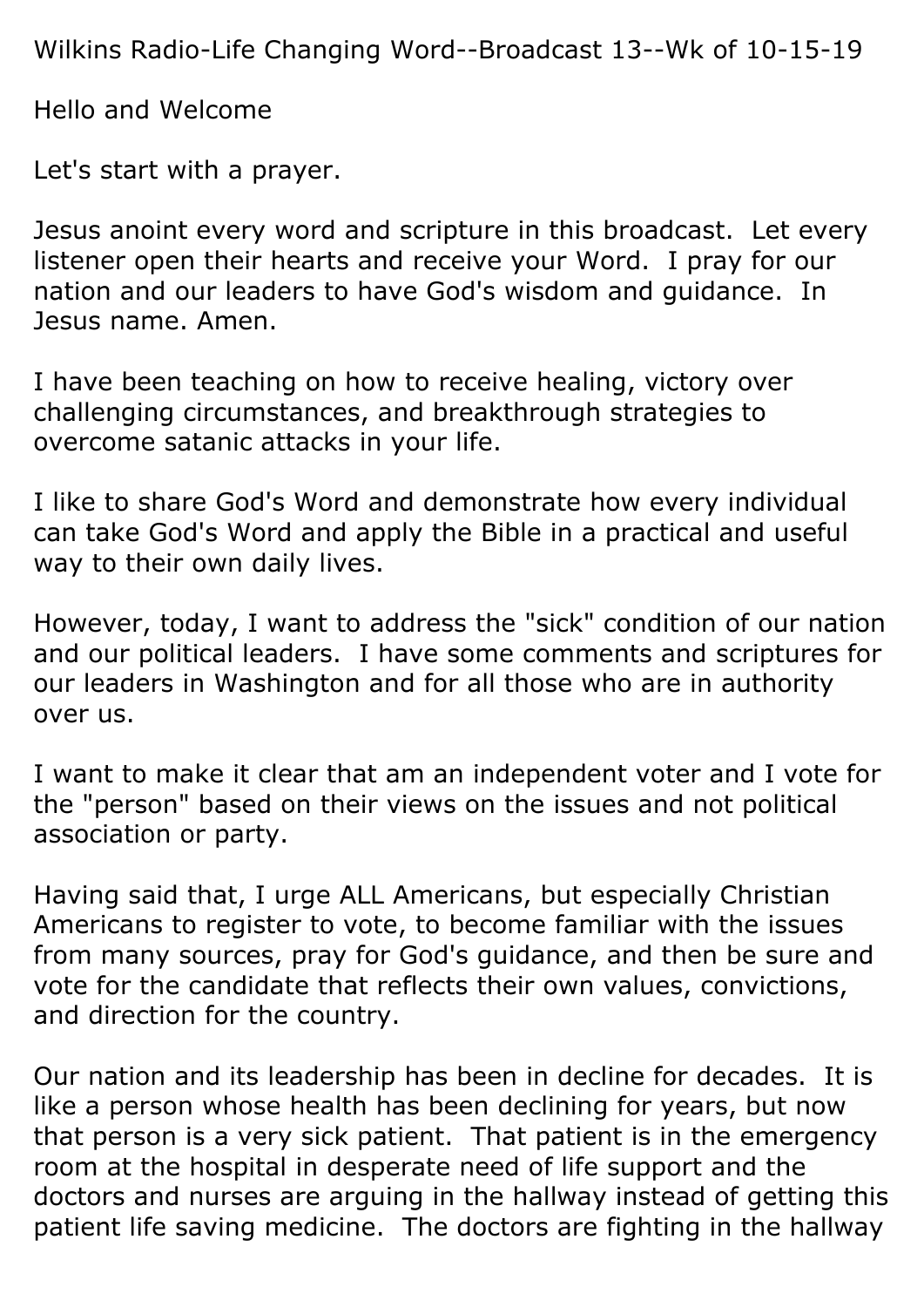because some are wearing red uniforms instead of blue uniforms. The nurses are fighting over which side to place the IV, left or right. All the time the patient is suffering and growing weaker by the minute. But instead of doing their job, the medical staff is attacking each other in the hallway.

When did political party association become more important than going to Washington and doing the job that the people sent you to do? The people really don't care if you wear a red hat or a blue hat, but we do care about you taking care of the business of the nation.

Americans are very independent thinkers, at least we "used" to be. We want what is right for the nation. We want problems addressed and solved and not just kicked down the road for someone else to deal with because the person we voted into office does not have the political will to just reach across party lines and get a workable solution. No not everyone is going to agree. You are not going to please everyone, but you cannot just fight and argue and ignore the very "sick" condition of our country any longer.

So if the politician that is supposed to be working for you is not doing their job and solving problems and getting results, then send them a wake-up call. I believe that it is time for all Americans and especially Christian Americans to shake yourself and let our leaders know that it will not be politics as usual. We are tired of them playing politics while our nation and the people suffer.

I am calling for Christian Americans to enter a time of prayer and fasting for our nation and for our political and government leaders. I am asking you to commit some time every week or day if you can and fast a meal and use the time that you would to eat a meal and pray for our country. I want you to perform this every week during our upcoming primaries and national elections next year. I am asking you to pray for the current and future leaders that are in authority over our nation. Please start this week and invite others to join you. Contact your church, your friends on Facebook, coworkers, neighbors, and family. Start a prayer chain just like you would for a sick person who is very ill and needs healing.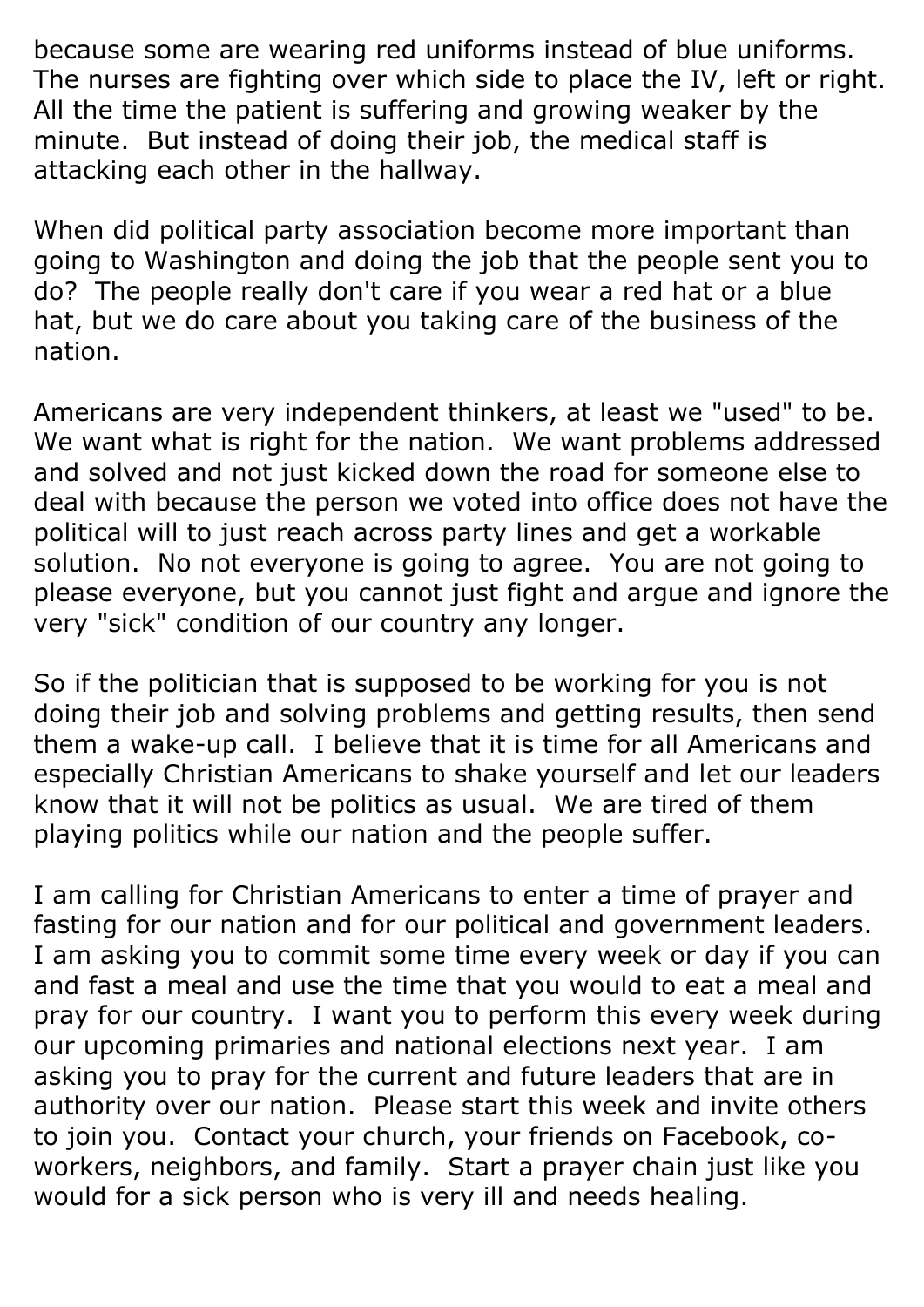God's Word instructs us to pray for those who are in authority over us.

In Psalms the Word says that if the righteous foundations are removed, what can a believer do?

This is a very serious matter. The Bible clearly states that a house divided against itself cannot stand.

America is under attack. Yes we have foreign countries and terrorist groups that are our enemies. We also have some of our own citizens that would like to see America fail. These are foreign and domestic flesh and blood enemies. However, we also have a spiritual enemy. This enemy is not flesh and blood, but an unseen power of darkness and wickedness in high spiritual places that is waging war against our nation. The spiritual war can't be fought with tanks, bullets, and missiles. Also, you cannot defeat a satanic attack with highly educated arguments and speeches. A spiritual attack is fought and won on our knees, praying, repenting, fasting and having a true change of heart.

God's Word tell us "as a nation" to humble ourselves, repent of our sins, turn from our wicked ways and cry out in prayer to God to heal our nation.

We are not going to have a healthy nation if we don't stop the hate, the anger, the rage, the malicious acts, dirty political fighting, and caring more about obtaining personal power and wealth over addressing serious needs of the people and the country.

The neglect of this nation by our political leaders is shameful. We have real issues that need leaders to act like civil, educated, concerned grown-ups and for them to sit down and solve our problems.

We voted them into office to be public servants and to address and fix the major issues that face our country, not to see how much chaos they can cause to the other political party or to gain personal power and wealth for themselves.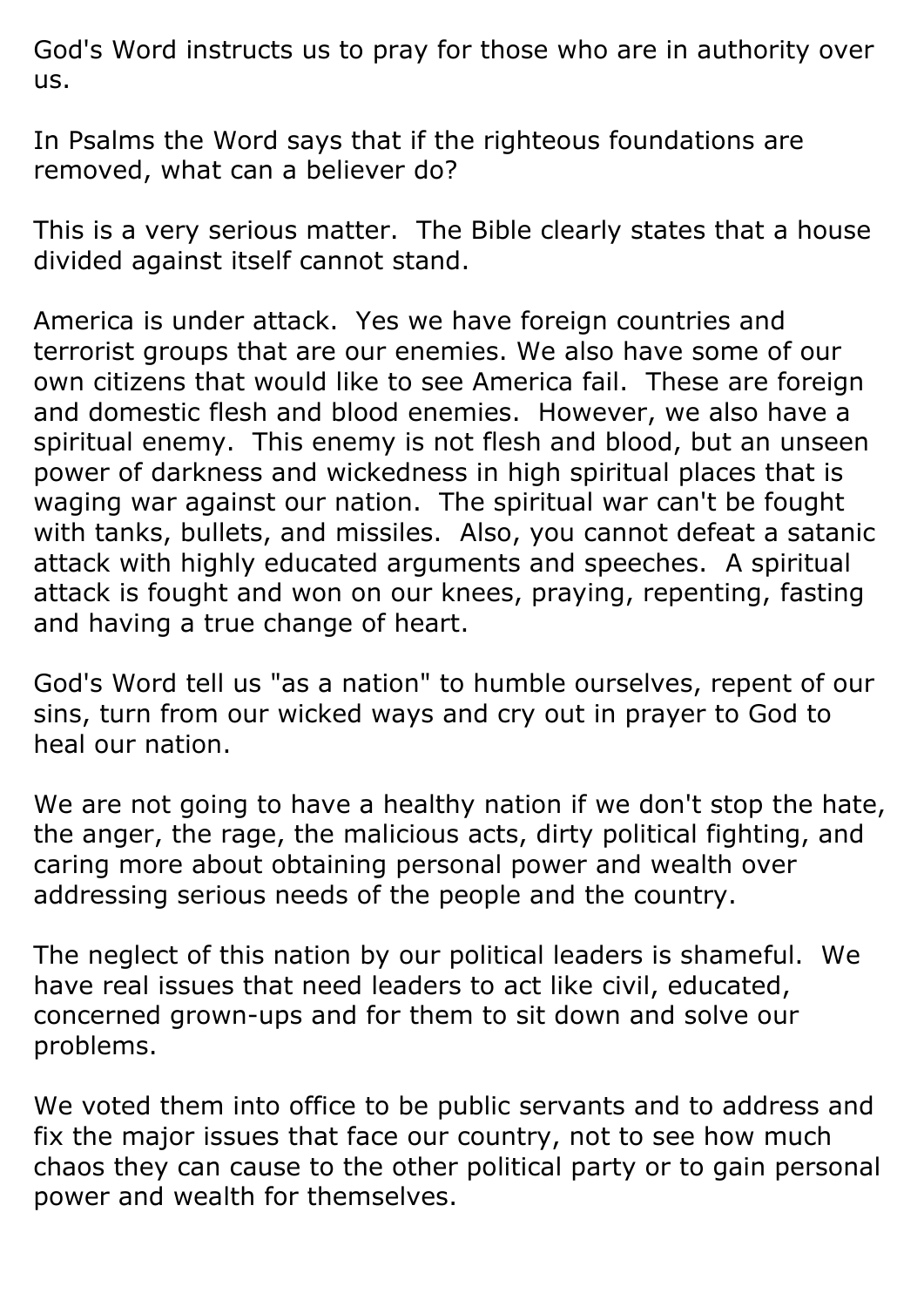Their job is to serve and protect the citizens and well-being of this nation. If they fail to do their job, we the people must vote them out of office. Frankly, if we are honest, most of the current leaders are not doing their job.

While they fight and squabble like a bunch of spoiled, entitled children we have our enemy China parading weapons down main street Beijing designed to destroy our cities. We have our own homeless crisis and our own citizens need shelter and mental health support. We have many veterans that have given up arms and legs and eyes and ears to protect this country, but they need better medical care. Our own children are dying from drugs and suicide by the thousands. We have Russia and Cuba getting a stronger position in our hemisphere by infiltrating the politics of Venezuela. Also, Russia is expanding its influence around the world by gaining influence over Crimea, Syria, and Iran. We have terror groups supported by Iran disrupting world oil supplies by attacking allies in the Middle East. Also, Iran mocks us and continues to pursue nuclear weapons just like North Korea. As a country girl, I ask the question, who is guarding the hen house from the predators?

Also, we need a workable solution to immigration and implement effective border security. I think of our national borders like the front door to my house. To keep out unwanted guests or harmful intruders or dangerous criminals, I secure my doors and windows with locks. I control who enters my house and has access to my resources. I have worked hard to accumulate whatever substance that I have in my house. I also have limited resources to replace those things in the event that they are destroyed. It is just common sense that if you don't want your resources taken you must protect those resources. It is simple, you lock your house, you lock your car, you lock your safe. You secure it, to protect it. That same common sense applies to our country, you must secure the borders and control who you let enter.

That is not a racist or immoral idea. Just like your family, this nation has limited resources. As an individual, I have a responsibility to take care of my family's needs first and then if I have extra resources left over, then I can share or help others.